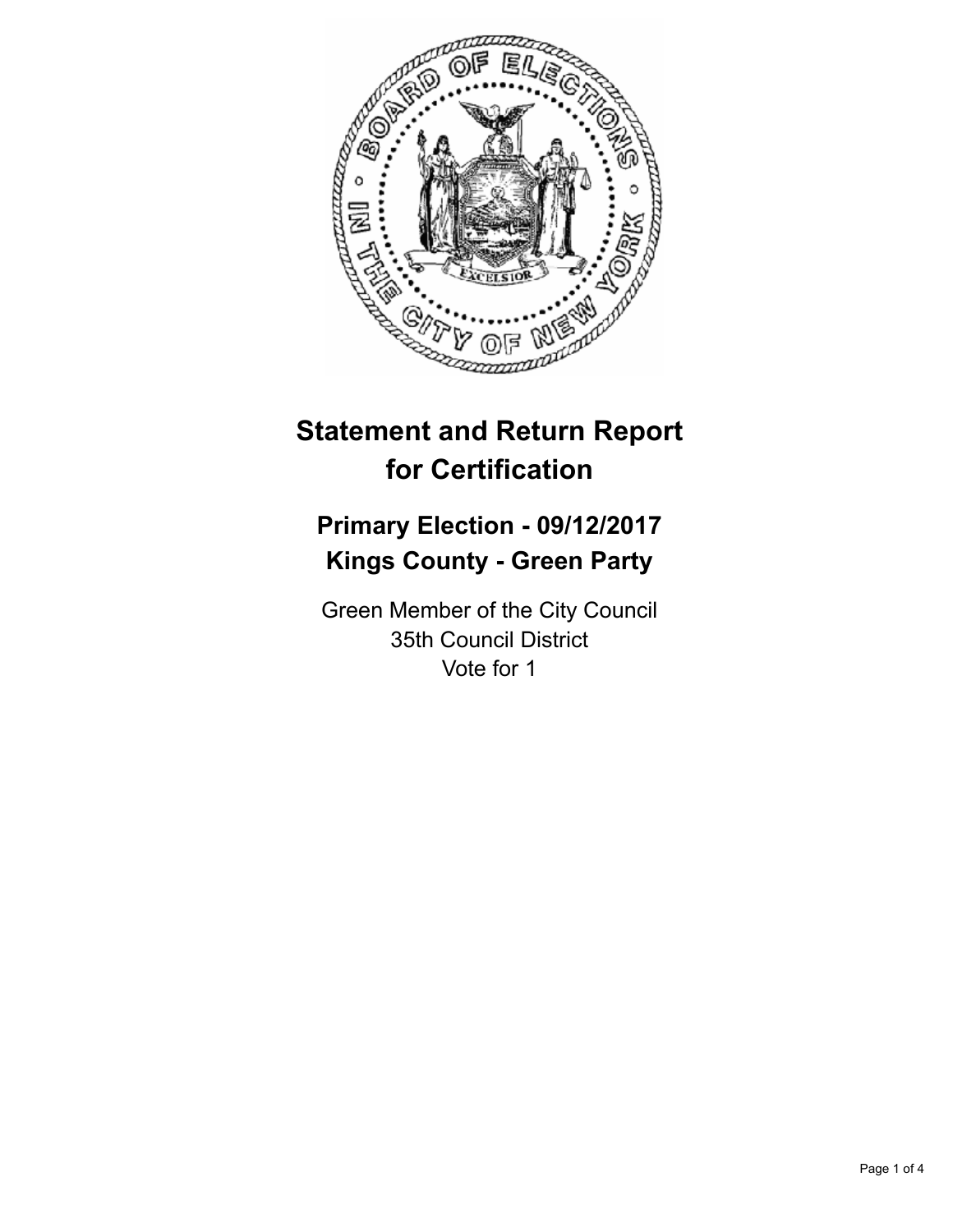

#### **Assembly District 43**

| PUBLIC COUNTER                                           | 3        |
|----------------------------------------------------------|----------|
| <b>MANUALLY COUNTED EMERGENCY</b>                        | 0        |
| ABSENTEE / MILITARY                                      |          |
| AFFIDAVIT                                                | 0        |
| <b>Total Ballots</b>                                     | 4        |
| Less - Inapplicable Federal/Special Presidential Ballots | $\Omega$ |
| <b>Total Applicable Ballots</b>                          | 4        |
| <b>JABARI BRISPORT</b>                                   | 3        |
| <b>SCOTT HUTCHINS</b>                                    |          |
| <b>Total Votes</b>                                       |          |
|                                                          |          |

### **Assembly District 50**

| PUBLIC COUNTER                                           | 3            |
|----------------------------------------------------------|--------------|
| MANUALLY COUNTED EMERGENCY                               | $\Omega$     |
| ABSENTEE / MILITARY                                      | $\Omega$     |
| AFFIDAVIT                                                | $\Omega$     |
| Total Ballots                                            | 3            |
| Less - Inapplicable Federal/Special Presidential Ballots | $\mathbf{0}$ |
| <b>Total Applicable Ballots</b>                          | 3            |
| JABARI BRISPORT                                          | 3            |
| SCOTT HUTCHINS                                           | 0            |
| <b>Total Votes</b>                                       | 3            |

#### **Assembly District 52**

| <b>Total Votes</b>                                       | 3        |
|----------------------------------------------------------|----------|
| <b>SCOTT HUTCHINS</b>                                    | 0        |
| <b>JABARI BRISPORT</b>                                   | 3        |
| <b>Total Applicable Ballots</b>                          | 3        |
| Less - Inapplicable Federal/Special Presidential Ballots | 0        |
| <b>Total Ballots</b>                                     | 3        |
| AFFIDAVIT                                                | $\Omega$ |
| ABSENTEE / MILITARY                                      | 0        |
| MANUALLY COUNTED EMERGENCY                               | 0        |
| PUBLIC COUNTER                                           | 3        |

#### **Assembly District 56**

| <b>PUBLIC COUNTER</b>                                    | 0        |
|----------------------------------------------------------|----------|
| <b>MANUALLY COUNTED EMERGENCY</b>                        | 0        |
| ABSENTEE / MILITARY                                      | 0        |
| AFFIDAVIT                                                | 0        |
| <b>Total Ballots</b>                                     | 0        |
| Less - Inapplicable Federal/Special Presidential Ballots | 0        |
| <b>Total Applicable Ballots</b>                          | 0        |
| <b>JABARI BRISPORT</b>                                   | 0        |
| <b>SCOTT HUTCHINS</b>                                    | $\Omega$ |
| <b>Total Votes</b>                                       | 0        |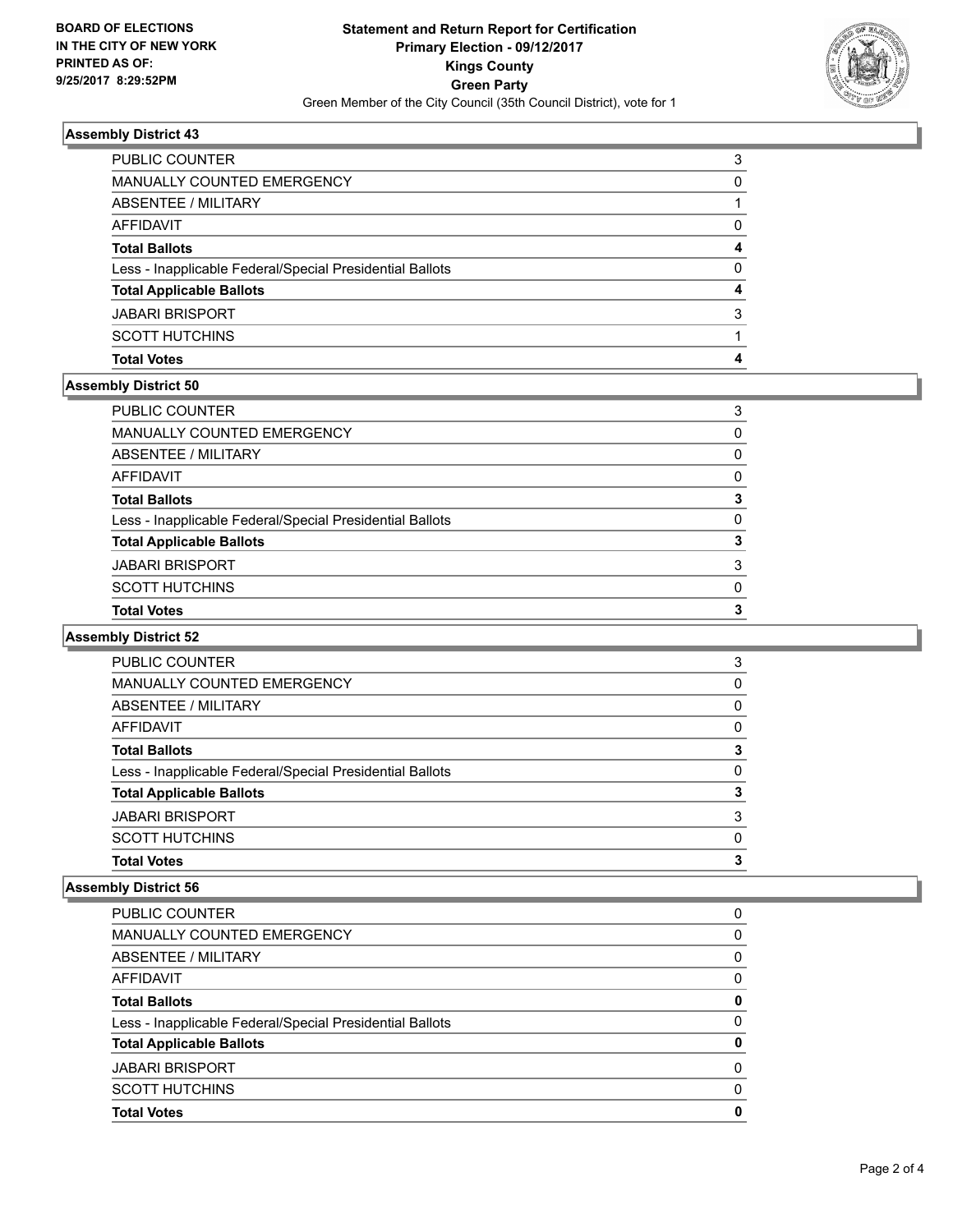

#### **Assembly District 57**

| <b>PUBLIC COUNTER</b>                                    | 26 |
|----------------------------------------------------------|----|
| <b>MANUALLY COUNTED EMERGENCY</b>                        | 0  |
| ABSENTEE / MILITARY                                      | 0  |
| AFFIDAVIT                                                | 0  |
| <b>Total Ballots</b>                                     | 26 |
| Less - Inapplicable Federal/Special Presidential Ballots | 0  |
| <b>Total Applicable Ballots</b>                          | 26 |
| <b>JABARI BRISPORT</b>                                   | 23 |
| <b>SCOTT HUTCHINS</b>                                    | 3  |
| <b>Total Votes</b>                                       | 26 |
|                                                          |    |